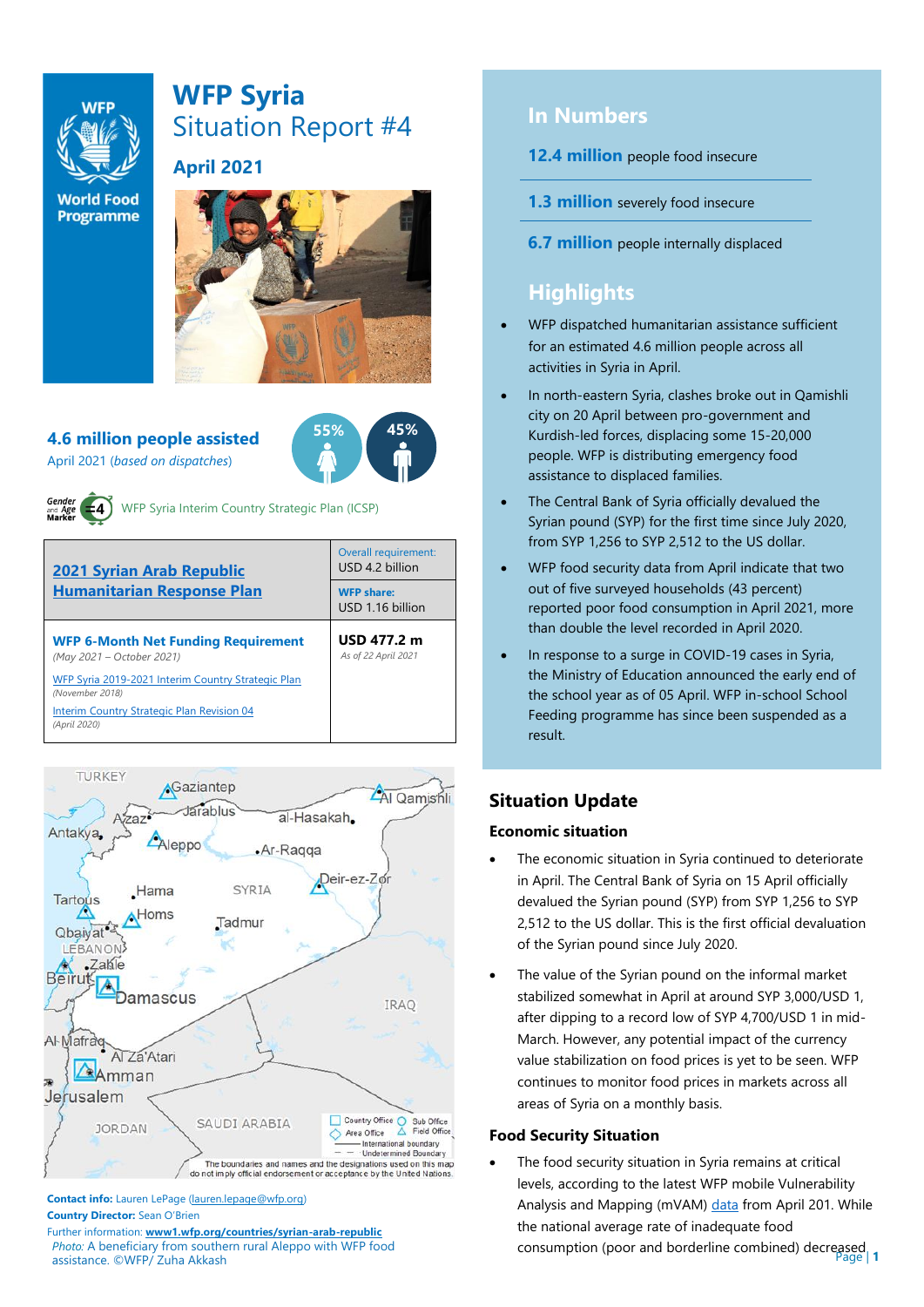by 16 percent from March to April 2021, it remains almost 50 percent higher than the national average level recorded in April 2020. More than two out of five interviewed households in Syria (43 percent) reported poor food consumption in April 2021, more than double the level recorded in April 2020.

The monthly decrease in inadequate food consumption levels in April is likely due to the observance of the holy month of Ramadan when families' access to food improves as the community and charities increase their assistance to vulnerable families.

## **COVID-19 Pandemic**

- Approximately 60,082 COVID-19 cases and 2,770 deaths have been confirmed across all areas of Syria as of the end of April. This includes 22*,5*13 cases and 1,572 deaths in government-controlled areas, 21,896 cases and 641 deaths in north-western Syria, and 15,673 cases and 557 deaths in north-eastern Syria.
- The first batch of 203,000 AstraZeneca COVID-19 vaccine dose[s arrived](https://www.unicef.org/syria/press-releases/syria-receives-its-first-batch-covid-19-vaccines-through-covax) in Damascus on 22 April. This first batch, allocated to Syria from the COVID-19 Vaccines Global Access Facility (COVAX), will be allocated to frontline health workers, including health workers in north-eastern Syria. In coordination with GAVI (The Vaccine Alliance), the World Health Organization (WHO) and United Nations Children's Emergency Fund (UNICEF) are providing technical assistance to Syrian authorities in preparation to launch the national vaccination campaign. Simultaneously, a separate batch of 53,800 doses for north-western Syria has been shipped through the WHO and UNICEF offices in Gaziantep, Turkey.

# **North-Western Syria**

- The security situation in north-western Syria remained volatile in April, with fighting between government forces and non-state armed groups continued from multiple areas of southern Idlib and northe western Aleppo governorates.
- In anticipation of the 10 July expiry of the Security Council resolution which authorizes cross-border operations, WFP in April started the pre-positioning of food rations. WFP plans to pre-position up to three months of stocks.

#### **North-eastern Syria**

• On 20 April, clashes broke out in multiple neighborhoods of Qamishli city (Al-Hasakeh governorate) between the pro-government National Defense Forces (NDF) militia and Kurdish Internal Security Forces (ISF, also known as the Asayish). The clashes reportedly broke out following the arrest of an NDF commander by the ISF and lasted for several days until a ceasefire agreement came into effect on 24 April. According to the agreement, the NDF left the Tai neighborhood of Qamishli city (which was heavily impacted by the clashes) leaving it under the control of the

ISF.

• Following the fighting, WFP's cooperating partner reported the displacement of 15-20,000 people from Qamishli city to several villages in the rural Qamishli area. In response, WFP on 24 April initiated an immediate response through its cooperating partners, providing General Food Assistance (GFA) rations sufficient for 8,500 people. Distributions for the remaining IDPs will continue over the month of May. Other UN agencies, including UNHCR, have distributed NFI and WASH items.

## **Costal Syria**

Severe fuel shortages continued to affect beneficiaries' ability to reach WFP food and voucher distribution points as well as other services, due to the increasing prices of public transportation in the coastal governorates in April.

## **Southern Syria**

• Fuel shortages continued to impact WFP operations, and as a result, WFP was unable to complete dispatches of GFA food rations to some 13,500 people in Dar'a and Damascus under the April dispatch cycle. WFP extended the April dispatch cycle to allow for the completion of all planned dispatches.

# **WFP Response**

- WFP dispatched humanitarian assistance sufficient for an estimated 4.6 million people across all activities in Syria in April.
- A total of USD 2.2 million in cash-based transfers (CBT) was distributed to 167,200 WFP beneficiaries across four activities: The GFA CBT pilot; School Feeding (support to out-of-school children); Malnutrition Prevention (support to pregnant and lactating women); and Livelihoods, Resilience and Social Safety Nets.
- In response to COVID-19, and under agreement with UNFPA, CBT top-ups at a total value of USD 382,100 were distributed, allowing the households of the 68,200 pregnant and lactating women and girls (PLWG) assisted by WFP to purchase hygiene items (benefitting some 341,200 people).
- As part of the Health Sector-led response to COVID-19 in Syria, WFP, in cooperation WHO has so far provided food assistance to more than 15,800 people in ten quarantine and ten isolation centres in Aleppo, Hama, Homs, Lattakia, Tartous, and Rural Damascus governorates. The project is funded through the Syria Country-Based Pooled Fund (CBPF).

#### **General Food Assistance (GFA) Programme**

- In April, WFP dispatched GFA sufficient for some 4.6 million people across all 14 Syrian governorates.
- Cross-border deliveries from Turkey accounted for 25 percent of the total WFP general food assistance dispatched. This includes food rations for some 1.1 million